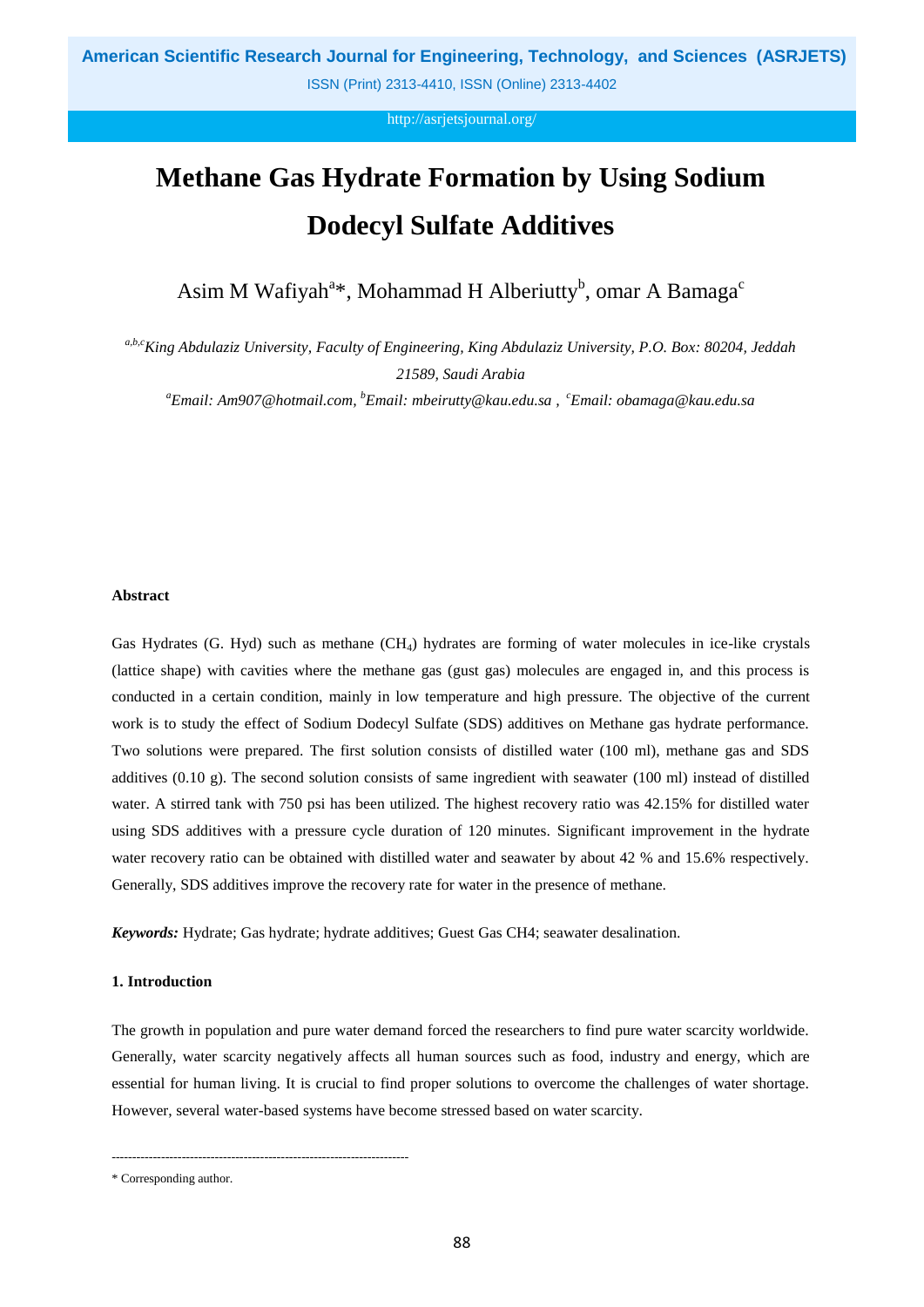In Saudi Arabia, more than 60% for the locale demand is provided through desalination plants with an average production of 10 million  $m^3$ /day. The continuous development in the saline water desalination sector is expected to reach 60 million  $m^3$ /day by 2050 [1]. Based on some environmental constrains and related regulation. Therefore, few desalination technologies such as membrane distillation (MD) and gas hydrate desalination (G. Hyd) have been interesting to recent researchers. This fact is due to their limited impact on the environment, [2 – 4]. Gas hydrates (clathrate) are crystalline ice-like solids made of the water (host) and the gas molecules (guest) such as methane, carbon dioxide, nitrogen, etc., which are held within water cavities that are composed of hydrogen-bonded water molecules. The gas hydrate process has been applied in various engineering fields, such as gas separation, carbon dioxide sequestration, gas storage and transportation, energy source, refrigeration, and desalination. During gas hydrate formation, water molecules effectively separate themselves from brine solution leaving slats behind. After that, when hydrate crystals are melted, guest gas is released, reused again in the hydrate desalination process. One mole of hydrate consists of about 85% water and 15% guest gas [5]. They are known to occur naturally in the earth. Potential reserves of natural gas hydrates are over 1.5 million tons and are distributed worldwide, in the Arctic on land and offshore. In nature, over 90% of gas hydrate exists in permafrost regions and marine sediments. Figure 1 shows gas hydrate formation in nature.



**Figure 1:** Gas hydrate formation in nature.

Gas Hydrate (G. Hyd) is a crystallization process (non-stoichiometric) which mainly performs based on heat and mass transfer lows. In Natural life, gas hydrate (G. Hyd) is formed in marine sediments at the sides of the continentals and in ice lands such as the Polar Regions. It is a crystalline formation in the solid phase of between molecules of two substances; water and another gas (guest gas) to be inserted in water molecules cavities. The crystalline is performed through hydrogen bonds for both water and the gas under certain pressure and temperature. Several gases can be used in the hydrate formation process, such as methane, carbon dioxide, methane and organic compounds [6]. It is always preferred to conduct the desalination process under atmospheric pressure to minimize the extra cost of energy; however, higher pressure can be performed to obtain faster results to increase the hydrate formation rate. Moreover, vacuum pressure with membrane can provide practical support for salt removals from seawater, such as vacuum distillation technology [7]. Since seawater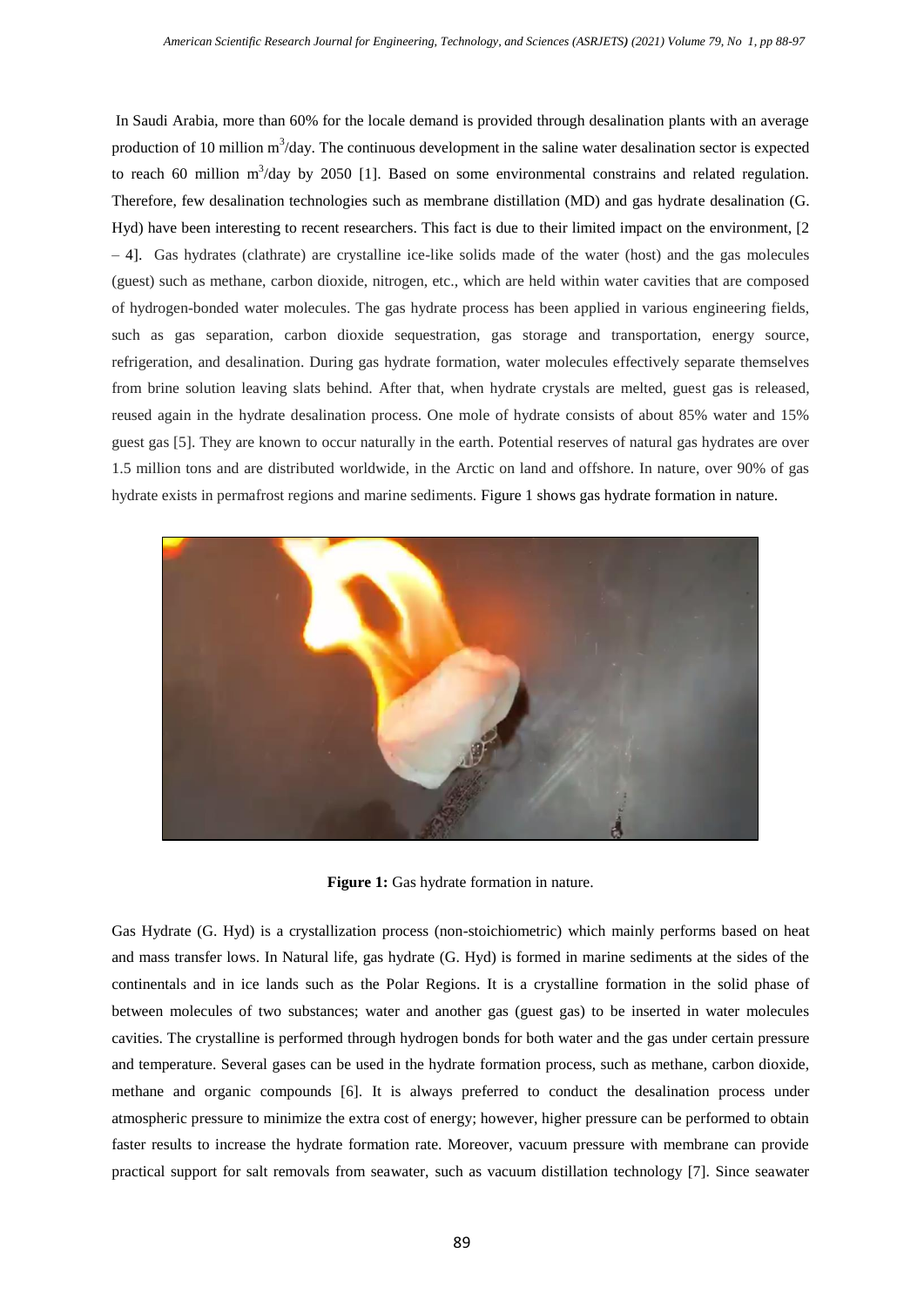desalination by gas hydrate is a continuous process, and for using pure water as a thermodynamic inhibitor with salt, the phase equilibrium curve for hydrate formation shifts the operation condition to sever pressure and temperature. High pressure and low temperature are required for the process; therefore, operation conditions need careful attention. An experimental investigation has been conducted for seawater desalination (3.03 wt% seawater) by methane hydrates and silica sand bed at pressure up to 10 MPa and 277 K, and the study showed low hydrate formation rate [8]. It was reported that methane hydrate could increase the storage capacity. A single volume of methane hydrate can store around 180 volumes of methane in the gas phase [9]. Thermodynamic promoters are additives utilized to perform hydrate formation by in easier operation conditions and mainly by low pressure and higher temperature to minimize the operation cost. Therefore, the selection of thermodynamic promoters is subjected to forming hydrate in moderate conditions. Thermodynamic promoters are mainly affecting the phase changes, they fill the large spaces in hydrate structure cages, and the gas fills the small cages. Therefore, they enable the hydrate formed in milder condition and easily achievable; low pressure and high temperature [6]. Cyclopentane can form hydrate with water at atmospheric pressure. However, cyclopentane hydrate (CPH) capability to be formed under mild condition makes potentials to utilize it for seawater desalination. Tetrahydrofuran (THF) has a remarkable influence in hydrate formation kinetics with methane under pressure close to atmospheric pressure and temperature close to  $0^{\circ}C$  [6]. The summary of the previous literature is presented in Table 1. However, as indicated in the table, adding additives enhances the hydrate formation, the process become environmentally friendly and decrease the induction time. Moreover, the storage capacity has been increased by more than 170V/V. In addition, the complete process for hydrate formation become more economically feasible. All these features make the technology more attractive.

| <b>Bio-Based Additive Condition</b>                                      | Finding                                                                                                                  | Reference |
|--------------------------------------------------------------------------|--------------------------------------------------------------------------------------------------------------------------|-----------|
| Amino acid, 0.5 wt% 1-lecucine                                           | Increases methane hydrate formation.                                                                                     | $[14]$    |
| Amino acid, 1 wt% 1-histidine                                            | Increases methane hydrate formation and showed<br>similar results to SDS with the same ratio.                            | $[15]$    |
| Three<br>amino<br>acids<br>(tryptophan,<br>histidine, arginine)          | Tryptophan showed higher kinetic promoter with<br>methane                                                                | $[16]$    |
| Bio-based surfactants, Natural oils<br>(coconut, jatropha, castor, palm) | Good performance, economically feasible, low<br>toxicity, environmentally friendly                                       | $[17]$    |
| Bio-surfactant by-product                                                | Increase in hydrate formation from 96% to 288%<br>and decrease in induction time from 20% to 71%.                        | $[19]$    |
| Bio-surfactant, castor<br>oil with a<br>concentration of 9000 ppm        | Increases methane hydrate formation. Enhance<br>storage capacity to 172V/V, and decrease in<br>induction time to 12 min. | [20]      |
| Bio-surfactant, methyl ester sulfonate<br>(MES) from palm oil            | Low toxicity, good properties and low cost                                                                               | $[21]$    |

**Table 1:** Summary of using bio-based additives in the previous studies.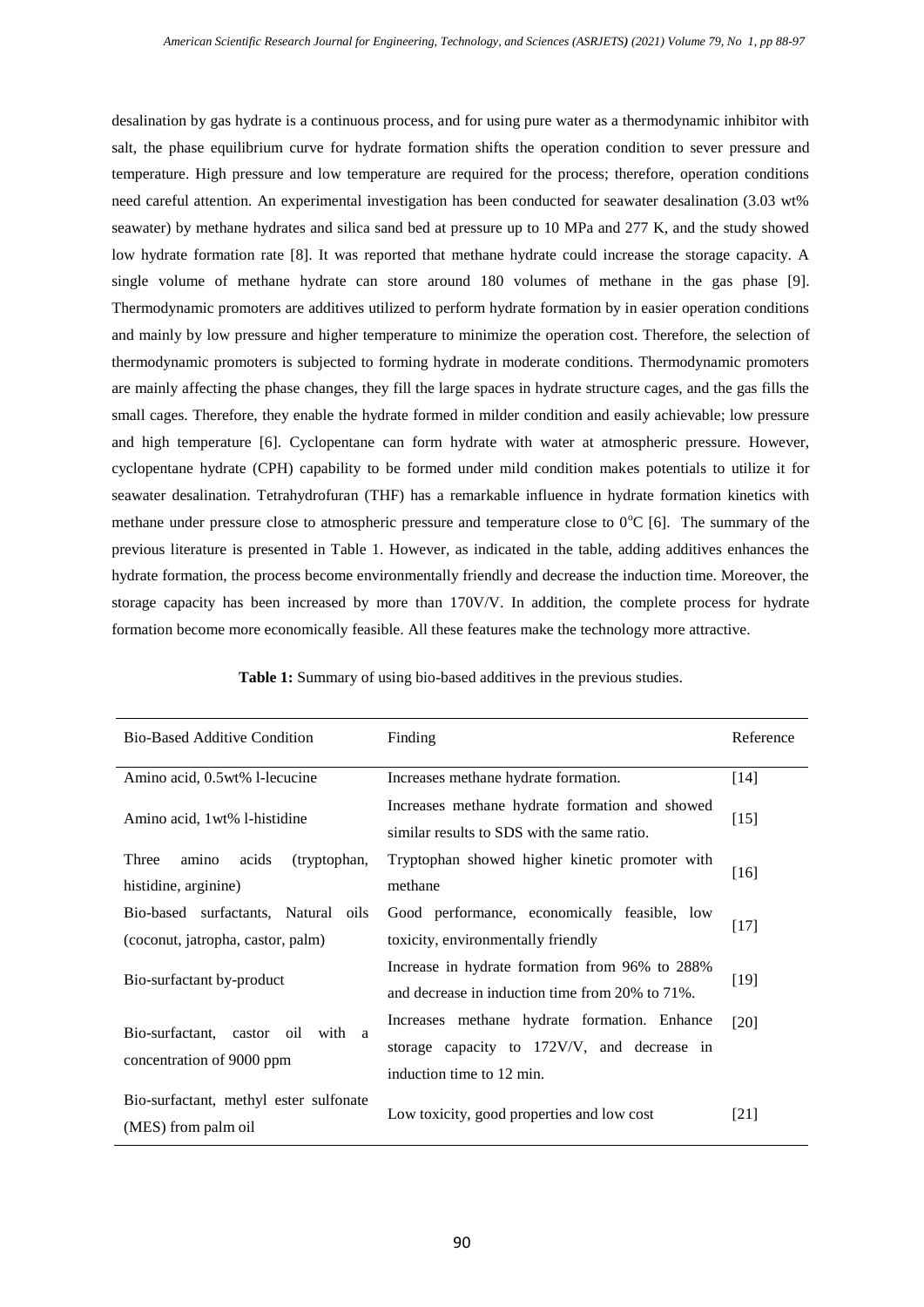Adding Surfactants to methane has been investigated by Ganji [10], to improve the surface tension between methane and water to promote the hydrate formation process. In these experiments, it was observed that the highest hydrate formation limit with the stable rate was obtained by adding sodium dodecyl sulfate (SDS). Others have investigated the relationship between the chain length and hydrate formation [11], and it was concluded that the additives with long alkyl chain length have low solubility for gas which led to limited changes in the rate of hydrate formation. Others have investigated adding SDS to methane [12]. It was reported that adding 650 ppm form SDS increases the storage capacity up to 170 volume per one methane volume. Moreover, others [13] reveled that adding 770 ppm form SDS increases hydrate formation capacity. However, Surfactants has been reported to have some negative impacts on the environmental. Others have proposed using bio-based additives such as Amino acids and bio-based surfactants to overcome the environmental concerns from pure surfactants. The amino acid has shown promising results with methane hydrates formation [14]. In quiescent water, it showed flexibility to induce methane expansion in the solution, which eventually enhances the hydrate formation rate. In addition, amino acid prevents foam existence during the recovery process of the gas. Linga [22] indicated that significantly higher formation rates for the gas mixtures containing a pressure up to 46 bar could be performed. Babu [23] reveled a significantly higher rate of hydrate formation can be attributed due to the presence of propane. Deugd and his colleagues [24] reported that a higher rate of formation could be obtained at 50 bar in the case of using methane gas mixture. In the current work, an experimental study will be implemented in Center of Excellence in Desalination Technology (CEDT) in King Abdulaziz University (KAU) which equipped with lab prototype system and the required equipment to perform the experimental works. However, this work investigates some options for improving the gas hydrate formation rate during seawater desalination. The main research objectives are to assess the performance of gas hydrate formation SDS additives.

## **2. Materials and Method**

## *2.1 Materials*

A 1760 ml stainless-steel reactor was used in the current investigation and consisted of acrylic glass windows to allow visual observation while conducting the experiments. A gas pipeline was installed from gas cylinder to (gas inlet) the reactor. 0.10 g of SDS additive was utilized and mixt with the solution. Methane (CH4), distilled water and seawater (38000 mg/l) was used. Figure 2 shows a photo of the experimental setup.



**Figure 2:** Experimental setup.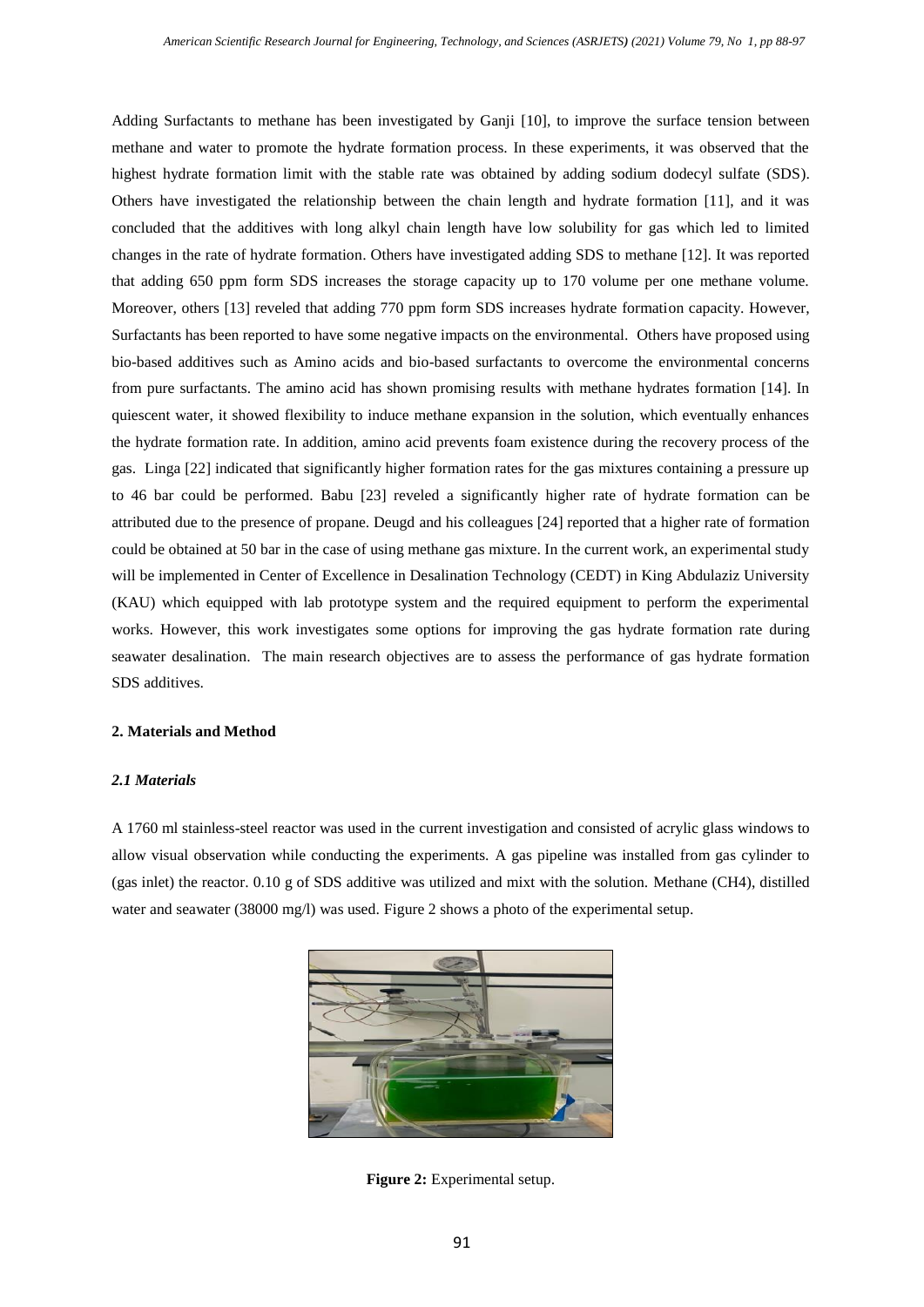## *2.1 Experimental parameters*

The below table illustrates the parameters of the experimental investigations.

| <b>Parameters</b>    | <b>Name</b>          |
|----------------------|----------------------|
| <b>Solutions</b>     | Distilled Water      |
|                      | Sea Water            |
| Gas                  | Methane $CH4$        |
| Durations            | $2$ (Hr)             |
| <b>Gas Pressures</b> | 750 (PSI)            |
| Additives            | (SDS) sodium dodecyl |
|                      | sulfate              |
| Stirring             | 600 (RPM)            |
| Temperature          | $2(^{\circ}C)$       |

Table 2: Parameters of the study

A total of 4 experimental runs have planned to determine the effect of pressurization step period, concentration and type of additives and water sample type on the amount of hydrate formed. The number of moles of methane gas released from hydrate dissociation can be found by using the following formula [25].

$$
(\Delta n_{H\uparrow}) = V_R \left(\frac{P}{zRT}\right)_t - V_R \left(\frac{P}{zRT}\right)_0 \qquad \text{moles} \qquad (1)
$$

Where  $\Delta n_{H\uparrow}$  amount of methane gas consumed,  $V_R$  reactor volume, P and T are the pressure and temperature of the reactor at any time, z is the compressibility factor calculated by Pitzer's correlations, and R is the universal gas constant. Hydrate Water recovery ratio (Hydrate yield) was calculated by Eq (2) [26].

$$
Hydrate Water recovery (\% ) = \frac{\Delta n_{H \uparrow} \times Hydrate Rate}{\Delta n_{H2O}} \times 100
$$
 (2)

## **3. Results and Discussions**

The stirred tank (600 RPM) was set up to investigate the effect of SDS additive on Methane hydrate formation. Table 4 summarizes the experiments and presents the induction time for hydrate formation, the gas uptake, the volume of water to hydrate, the percentage of water recovery and the final gas consumption which are the indicator of hydrate growth. The SDS additive was added to freshwater samples by 1% of the total volume. As shown in the table, the induction times were between 9.4 and 28.20 min. Distilled water samples have almost typical induction time (between 9.4 and 9.9 min). However, the induction time has been improved by 1% with SDS additive. Seawater samples showed similar improvement in terms of induction time with additives. The induction time was enhanced by 73% with SDS. The gas uptake has been increased with additives. Figure 3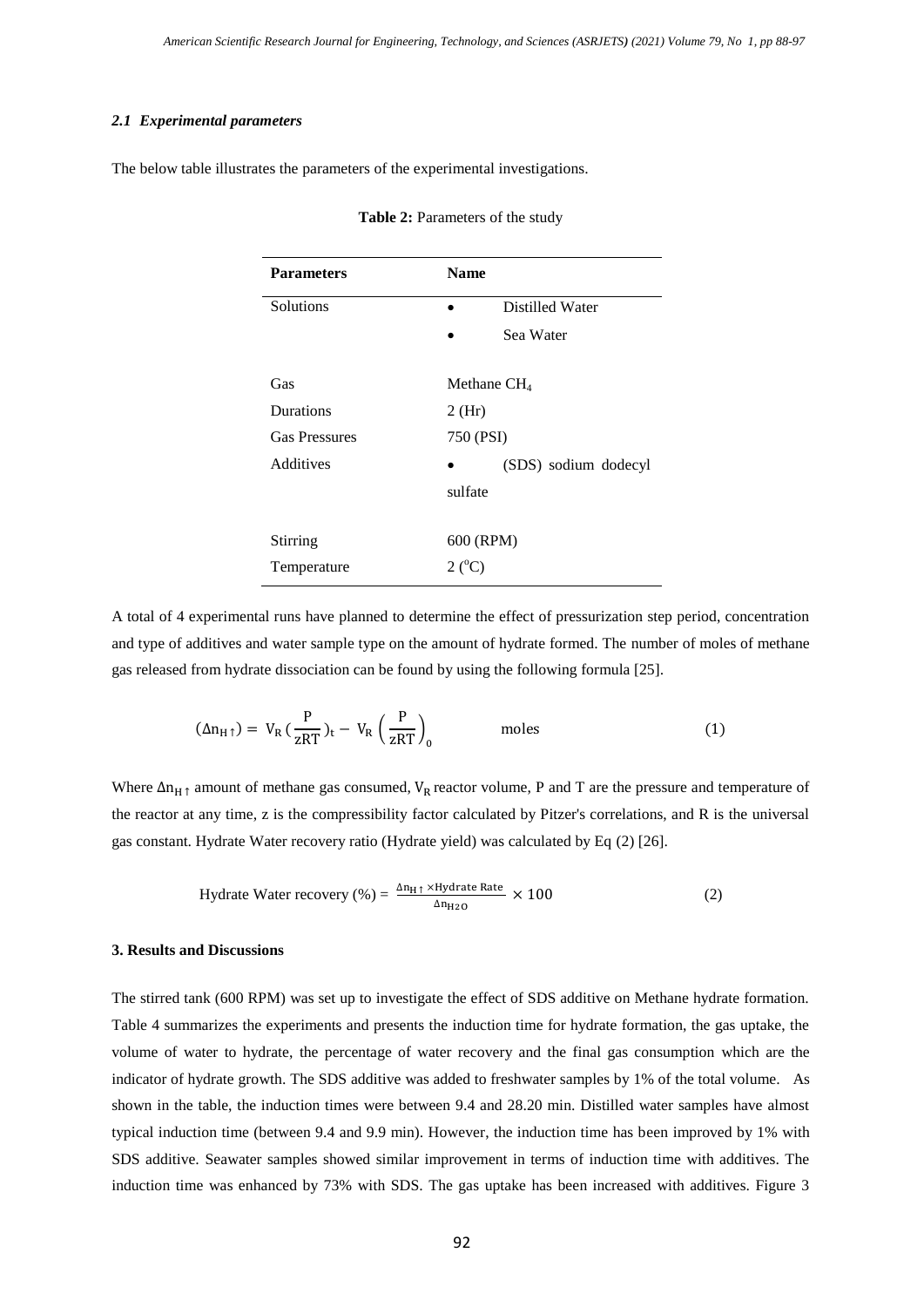shows the changes in gas uptakes for 120 min for all experiments.

|                |                               |                         | <b>Drivin</b>             | <b>Pressu</b> | <b>Induct</b> | Gas                     | <b>Volum</b> | Water                  | Final<br>Gas |
|----------------|-------------------------------|-------------------------|---------------------------|---------------|---------------|-------------------------|--------------|------------------------|--------------|
| Exp.           | <b>System</b>                 | <b>Sampl</b><br>e State | g<br>re<br>Force<br>(PSI) | ion           | Upta          | $e$ H <sub>2</sub> O    | <b>Recov</b> | Consumption            |              |
| No.            |                               |                         |                           | <b>Time</b>   | ke            | to Hyd                  | ery          | (mol of Gas /          |              |
|                |                               |                         | (PSI)                     |               | (min)         | (mol)                   | (ml)         | (%)                    | mol of H2O)  |
| 1              | Distilled                     | Fresh                   | 25<br>750                 |               | 9.90          | 0.449                   | 48.55        | 37.27                  | 0.0622       |
|                | Water                         |                         |                           |               |               | $\mathfrak{2}$          |              | $\%$                   |              |
| $\overline{2}$ | Distilled<br>with<br>water    | Fresh                   | 25                        | 750           | 9.40          | 0.507<br>9              | 54.90        | 42.15<br>$\%$          | 0.0703       |
|                | $SDS$ 0.10 g                  |                         |                           |               |               |                         |              |                        |              |
| 3              | Seawater                      | Fresh                   | 25                        | 750           | 28.20         | 0.046<br>$\overline{2}$ | 5.25         | 4.01%                  | 0.0064       |
| $\overline{4}$ | Seawater with<br>$SDS$ 0.10 g | Fresh                   | 25                        | 750           | 16.30         | 0.178<br>$\overline{2}$ | 20.22        | 15.63<br>$\frac{0}{0}$ | 0.0247       |

**Table 4:** Summary of the experiments



# **Figure 3:** Gas uptake for all Experiments

The hydrate behavior and growth can be explained by temperature and pressure profile as shown in Figure 4. The temperature and pressure profile were detected by using thermocouple and pressure sensors respectively. As shown in the figure for Exp. No.1 for distilled water, a peak was observed at 9.90 min, and the temperature was increased up to 5.2°C. However, the temperature spike has been performed due to hydrate nucleation and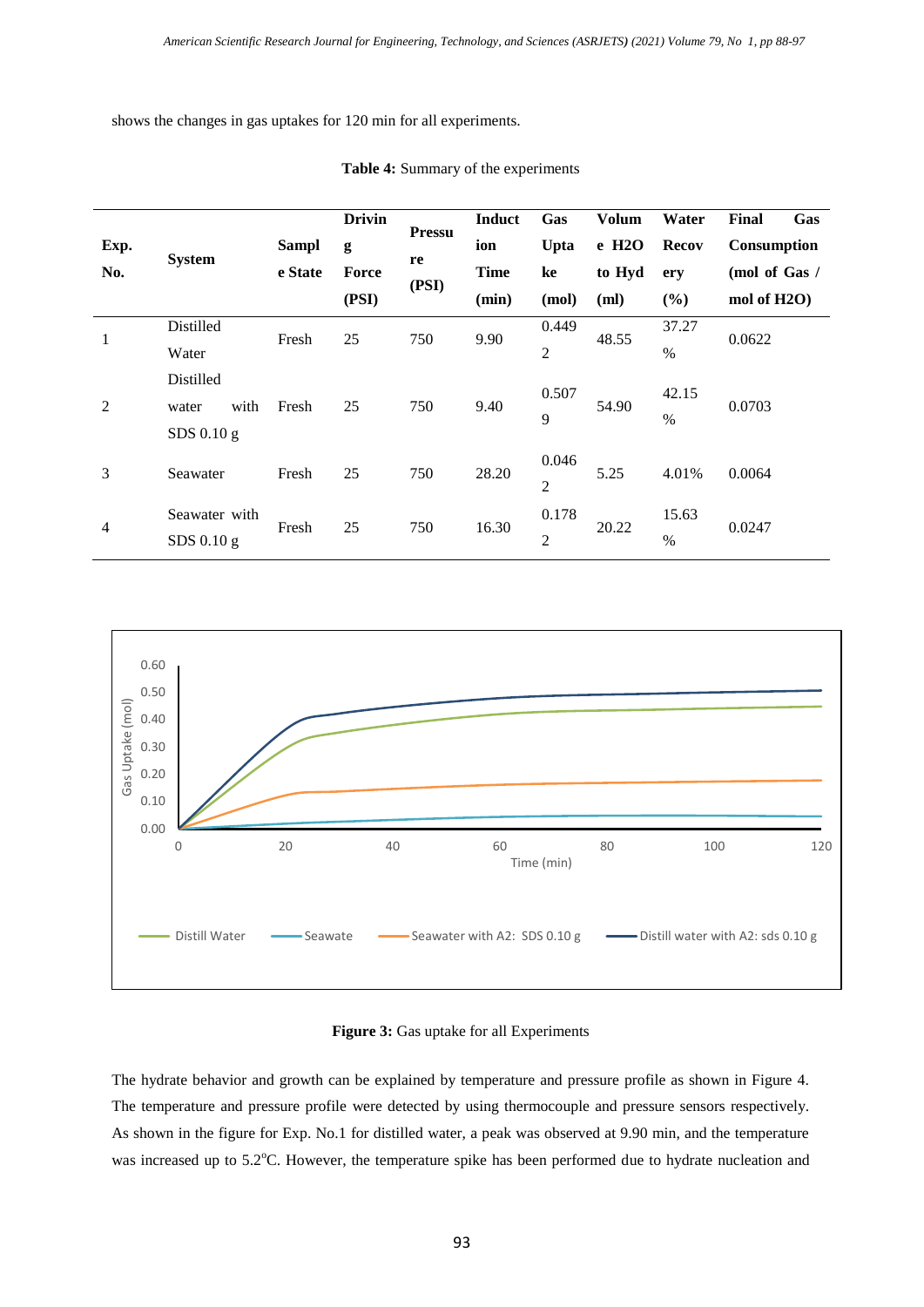releasing exothermic heat. The pressure drops to 705 PSI at this point, and then the set experimental temperature was reached after 10 min. The temperature profile for SDS (Exp. No.2) illustrates several peaks during the first quarter of the period, indicating the system is releasing more exothermic heat, which can be validated with the gas uptake calculation for this system (0.579 mol). In Exp. No. 3, the first peak was observed at 28.20 min, the temperature was increased up to 4.4°C. The pressure drops to 600 PSI at this point, and then the set experimental temperature was reached after 30 min. In Exp. No. 4 with SDS additive, the first peak was observed at 16.30 min, which was slower than isopentane. The temperature was increased up to  $3.8^{\circ}$ C, and the pressure drops to 739 PSI at this point, then the set experimental temperature was reached after 51 min. The water recovery and final gas consumption reached 15.63% and 0.0.0247 mol respectively. The highest was 42.15% from Exp. No.2 for distilled water using SDS additives with a pressure cycle duration of 120 minutes. Therefore, adding SDS additives, significant improvement in the hydrate water recovery ratio can be obtained with distilled and seawater by about 42 % and 15.6% respectively, and higher hydrate yields can be observed.

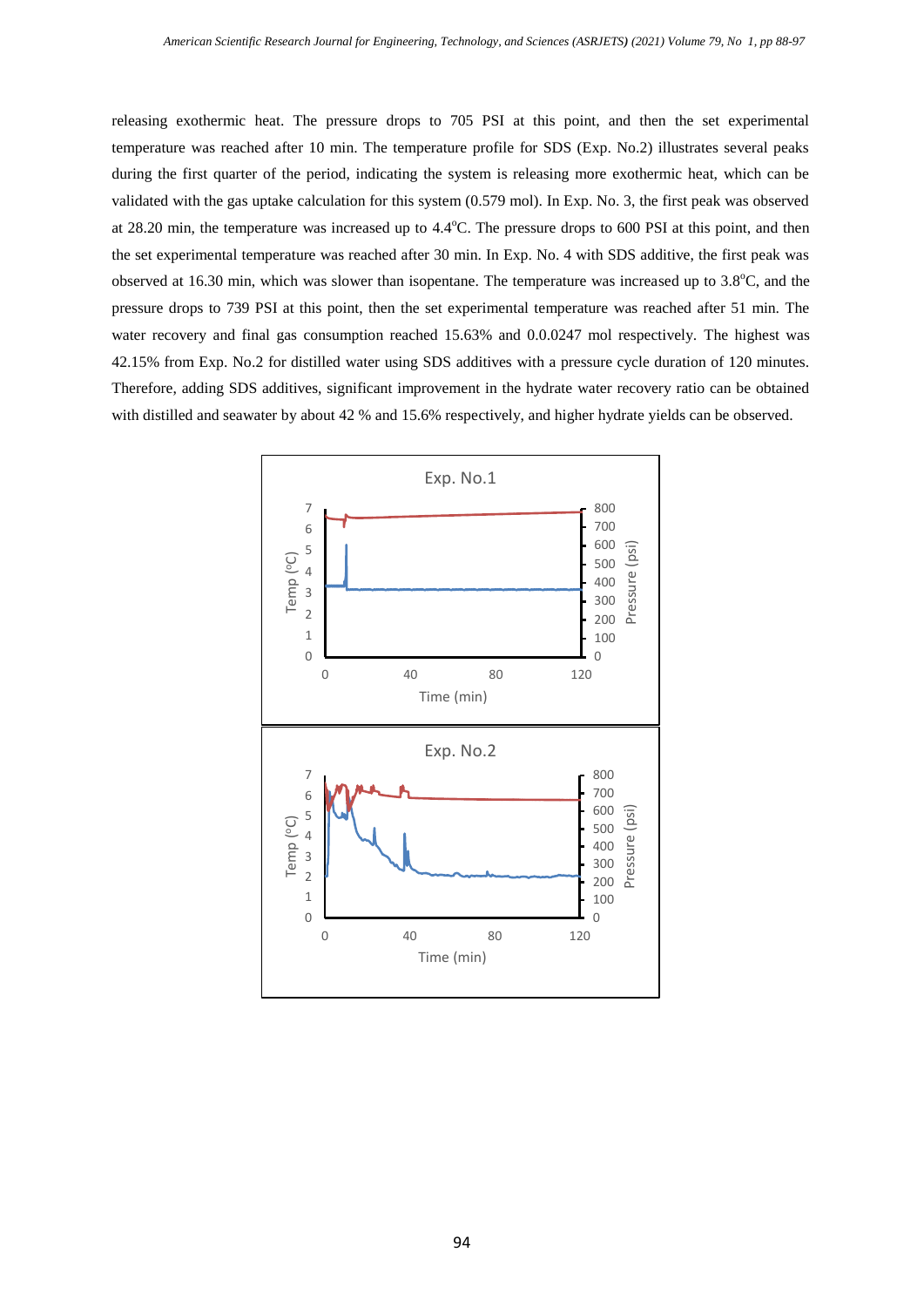

**Figure 4:** Temperature and pressure profiles.

# **4. Conclusion**

This work investigates some options for improving the gas hydrate formation rate. The main research objectives are to investigate the performance of SDS additives in a stirred tank. It was concluded that SDS additives improve the recovery rate for water in the presence of methane, thus enhance the hydrate formation process.

## **5. Recommendation**

Additional factors can be considered to enhance the hydrate formation process such as improving the heat and mass transfer mechanism and overcomes the thermal resistance through modifying the reactor tank design. Also the process cycle needs to be demonstrated on large scale and employing a series of fixed reactors.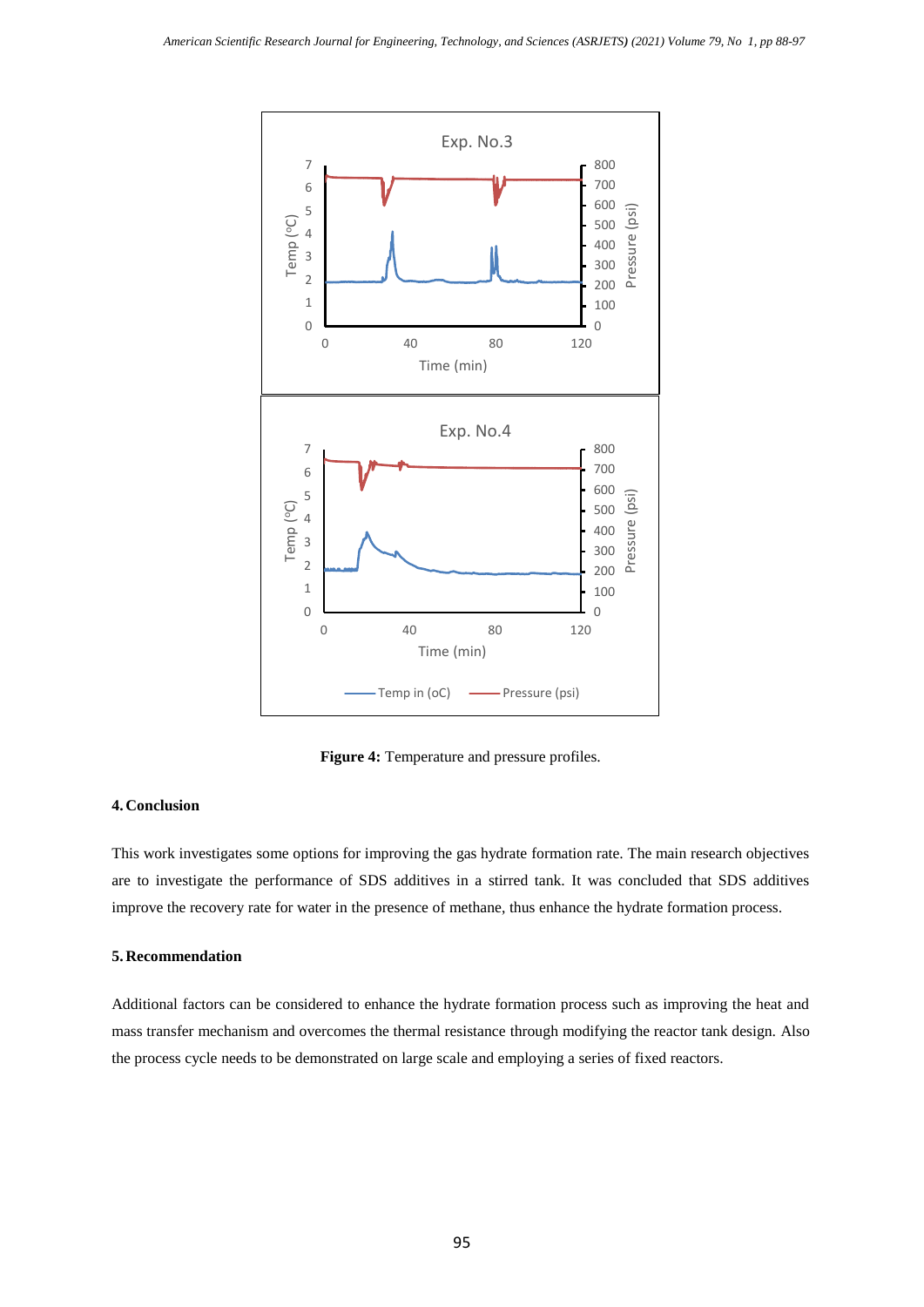## **6. Nomenclature**

| <b>Symbol</b>                | <b>Description</b>                          |
|------------------------------|---------------------------------------------|
| $\Delta n_{\rm H\,\uparrow}$ | The amount of methane gas consumed          |
| $V_{R}$                      | The reactor volume                          |
| P                            | The pressure of the reactor at any time     |
| т                            | The temperature of the reactor at any time. |
| Z                            | The compressibility factor                  |
| R                            | The universal gas constant.                 |
| ρ                            | The density of the gas                      |

## **References**

- [1]. U. Caldera, D. Bogdanov, S. Afanasyeva, C. Breyer, Role of Seawater Desalination in the Management of an Integrated Water and 100% Renewable Energy Based Power Sector in Saudi Arabia, Water. 10 (2017) 3,<https://doi.org/10.3390/> w10010003.
- [2]. Bartolomé Ortega-Delgado, Matteo Cornali, Patricia Palenzuela, Diego C. Alarcón-Padilla. Operational analysis of the coupling between a multi-effect distillation unit with thermal vapor compression and a Rankine cycle power block using variable nozzle thermocompressors. Applied Energy 204 (2017) 690–701.
- [3]. Chong Wei Ong, Cheng-Liang Chen. Technical and economic evaluation of seawater freezing desalination using liquefied natural gas. Energy 181 (2019) 429-439.
- [4]. Syed M. Zubair, Mohamed A. Antar, Samih M. Elmutasim, Dahiru U. Lawal. Performance evaluation of humidification-dehumidification (HDH) desalination systems with and without heat recovery options: An experimental and theoretical investigation. Desalination 436 (2018) 161–175.
- [5]. Abhishek Nambiar, Ponnivalavan Babu, Praveen Linga. Improved Kinetics and Water Recovery with Propane as Co-Guest Gas on the Hydrate-Based Desalination (HyDesal) Process. ChemEngineering 2019, 3, 31; doi:10.3390/chem engineering 3010031.
- [6]. Veluswamy HP, Kumar S, Kumar R, Rangsunvigit P, Linga P. Enhanced clathrate hydrate formation kinetics at near ambient temperatures and moderate pressures: application to natural gas storage. Fuel 2016;182:907–19.
- [7]. T.J. Itsuno, K.H. Amabe, Vacuum distillation system aiming to use solar-heat for desalination, J. Arid L. Stud. 155 (2012) 153–155.
- [8]. Mekala P, Babu P, Sangwai JS, Linga P. Formation and dissociation kinetics of methane hydrates in seawater and silica sand. Energy Fuels 2014;28:2708–16.
- [9]. Sloan Jr. ED. Fundamental principles and applications of natural gas hydrates. Nature 2003;426:353.
- [10]. Ganji, H., Manteghian, M., Sadaghiani Zadeh, K., Omidkhah, M.R., Rahimi Mofrad, H., 2007. Effect of different surfactants on methane hydrate formation rate, stability and storage capacity. Fuel 86, 434– 441.
- [11]. Okutani, K., Kuwabara, Y., Mori, Y.H., 2008. Surfactant effects on hydrate formation in an unstirred gas/liquid system: an experimental study using methane and sodium alkyl sulfates. Chem. Eng. Sci. 63,